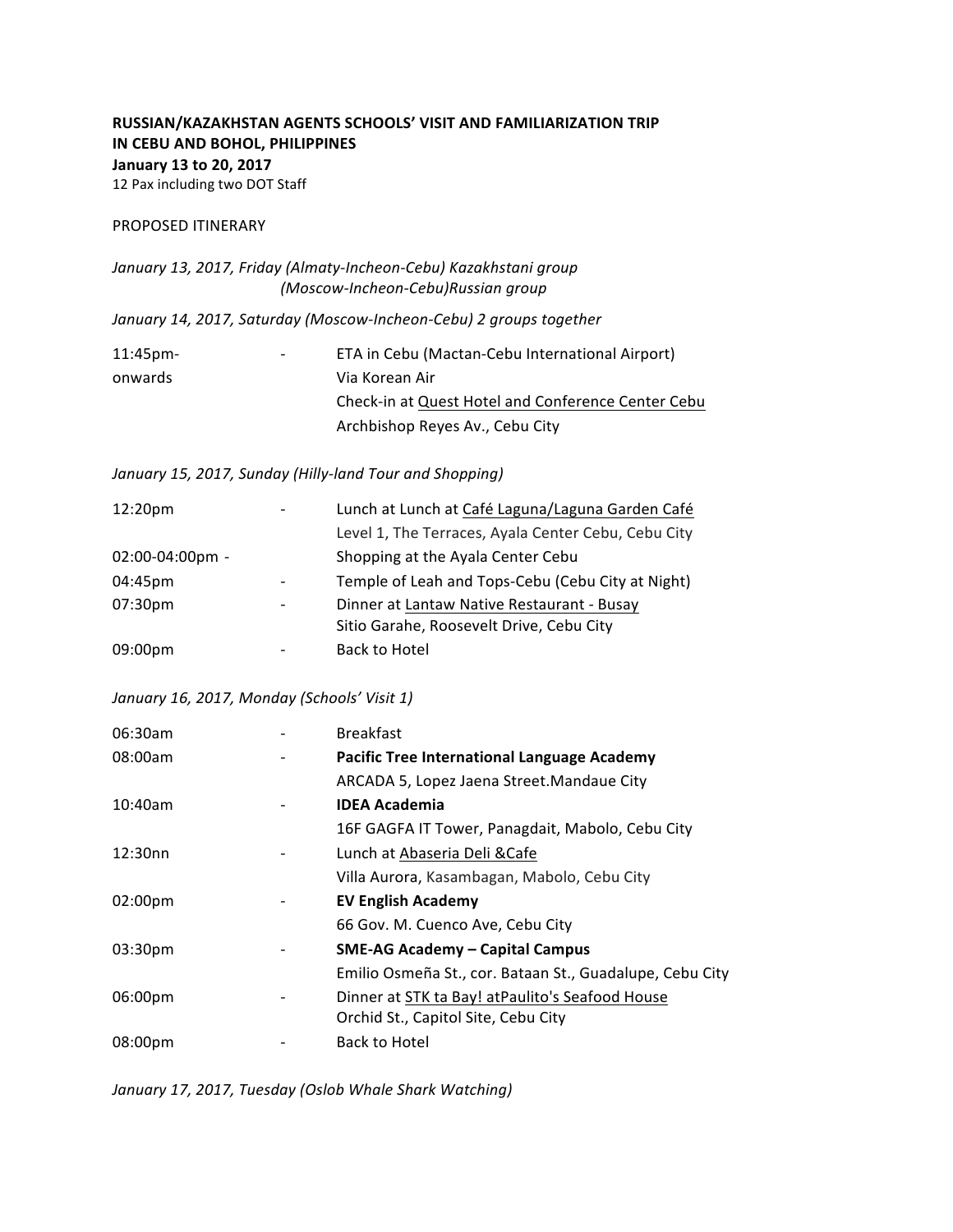| 04:30am             | ETD to Oslob, Cebu (packed-breakfast)     |
|---------------------|-------------------------------------------|
| 08:30am             | Oslob Whale Shark Interaction             |
|                     | Brgy. Tan-awan, Oslob, Cebu               |
| 11:30am             | Lunch at Bodos Bamboo Bar Resort          |
|                     | Alcoy, Cebu                               |
| 02:30 <sub>pm</sub> | Miraculous Shrine of Simala               |
|                     | Simala, Sibonga, Cebu                     |
| 06:00pm             | Dinner at Harbour City Dimsum and         |
|                     | Souvenir Shopping at SM Seaside City Cebu |
|                     | Mambaling Ext., SRP, Cebu City            |
| 08:00pm             | <b>Back to Hotel</b>                      |
|                     |                                           |

Jan 18, 2017, Wednesday (Bohol Island Tour)

| 05:00am                  | Proceed to Pier 1, Cebu City (packed-breakfast)             |
|--------------------------|-------------------------------------------------------------|
| 06:00am                  | ETD via Ocean Fast Ferries bound to                         |
|                          | Tagbilaran City, Bohol                                      |
| $08:00-11:30am -$        | Bohol Countryside Tour p1 (Blood Compact Site, Baclayon     |
|                          | Church, Philippine Tarsier and Wildlife Sanctuary-Corella)  |
| 11:30am                  | Lunch at the famous Loboc River Cruise                      |
| $01:30-5:00 \text{pm}$ - | Bohol Countryside tour p2 (Chocolate Hills of Carmen, Bilar |
|                          | Man-Made Forest, Loboc River Adventure Park)                |
| 06:00pm                  | ETD via Ocean Fast Ferries bound to Cebu City               |
| $08:00$ pm-              | Dinner at Zubuchon (Cebu's Famous Lechon House)             |
| onwards                  | Escario Central, N. Escario St., Cebu City                  |
|                          | <b>Back to Hotel</b>                                        |
|                          |                                                             |

Jan 19, 2017, Thursday (Schools' Visit 2)

| 06:30am             | <b>Breakfast</b>                                     |
|---------------------|------------------------------------------------------|
| 08:30am             | <b>Philinter Educational Center</b>                  |
|                     | Mustang Road, ML Quezon Nat. Highway, Lapu-lapu City |
| 09:00am             | <b>QQ English Seafront Campus</b>                    |
|                     | Looc, Maribago, Lapu-lapu City                       |
| 11:30 <sub>pm</sub> | Lunch at Maribago Grill and Restuarant               |
|                     | Maribago, Lapu-lapu City                             |
| 01:30 <sub>pm</sub> | <b>Genius English Proficiency Academy</b>            |
|                     | EGI Hotel Bldg. 1, Looc, Maribago, Lapu-lapu City    |
| 03:00 <sub>pm</sub> | <b>Cebu Blue Ocean Academy</b>                       |
|                     | EGI Hotel Bldg. 5, Looc, Maribago, Lapu-lapu City    |
| 05:30pm             | Farewell Dinner at Scape Skydeck (Sunset-City View)  |
|                     | Roof Deck, Azon Residences, Pusok, Lapu-Lapu City    |